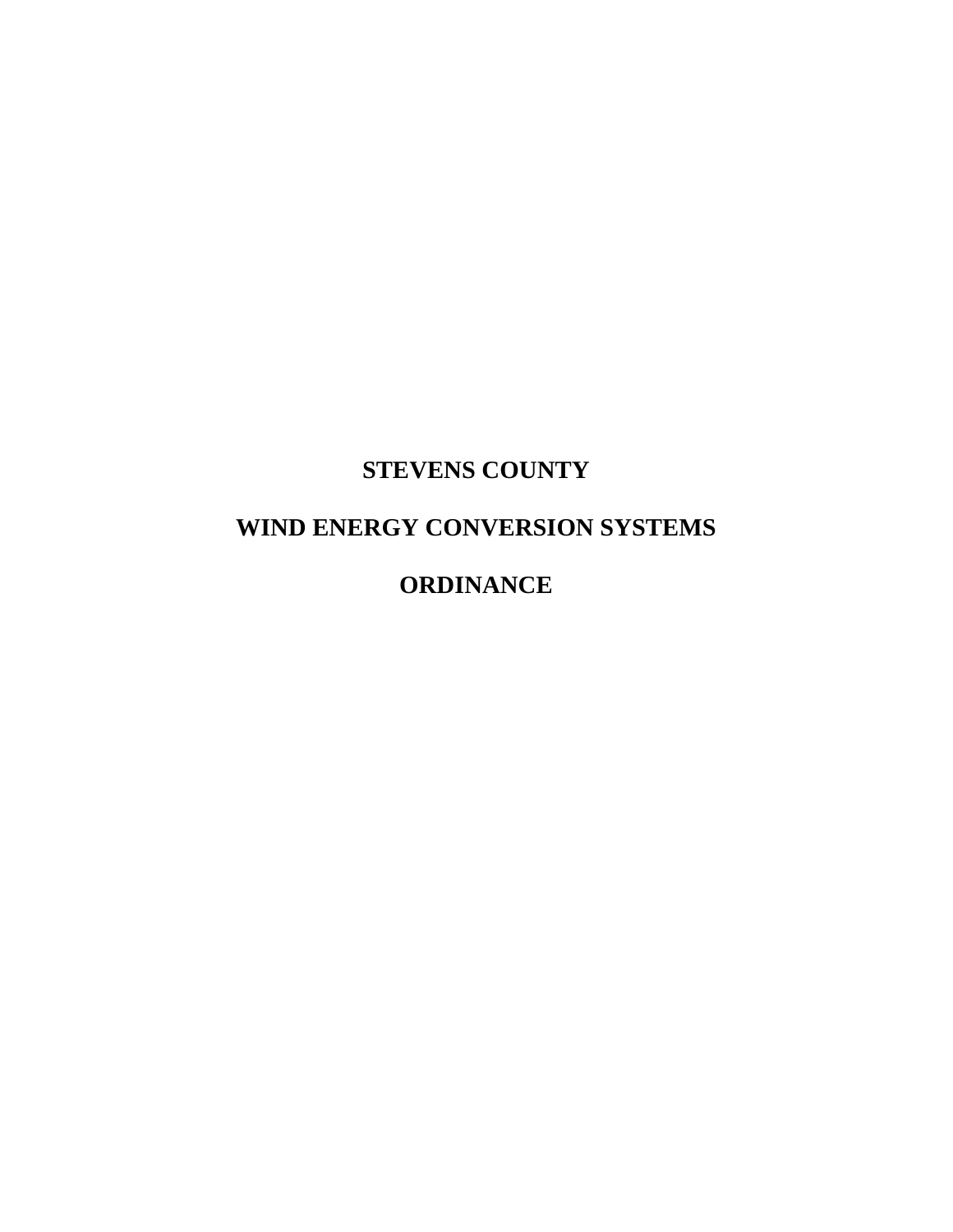## **TABLE OF CONTENTS**

| Section 1.         | <b>Purpose</b>                                                      | $\overline{2}$ |
|--------------------|---------------------------------------------------------------------|----------------|
| Section 2.         | <b>Jurisdiction</b>                                                 | $\overline{2}$ |
| Section 3.         | <b>Rules</b>                                                        | $\overline{2}$ |
| <b>Section 4.</b>  | <b>Definitions</b>                                                  | 3              |
| Section 5.         | <b>Procedures</b>                                                   | 7              |
| Section 6.         | <b>Aggregated Projects-Procedures</b>                               | 8              |
| Section 7.         | <b>District Regulations</b>                                         | 9              |
| Section 8.         | <b>Setbacks - Wind Turbines and Meteorological Towers</b>           | 10             |
| Section 9.         | <b>Requirements and Standards</b>                                   | 11             |
| Section 10.        | <b>Other Applicable Standards</b>                                   | 12             |
| Section 11.        | <b>Avoidance and Mitigation of Damages to Public Infrastructure</b> | 13             |
| Section 12.        | <b>Violations, Penalties, and Enforcement</b>                       | 13             |
| Section 13.        | <b>Validity</b>                                                     | 14             |
| <b>Section 14.</b> | <b>Effective Date</b>                                               | 14             |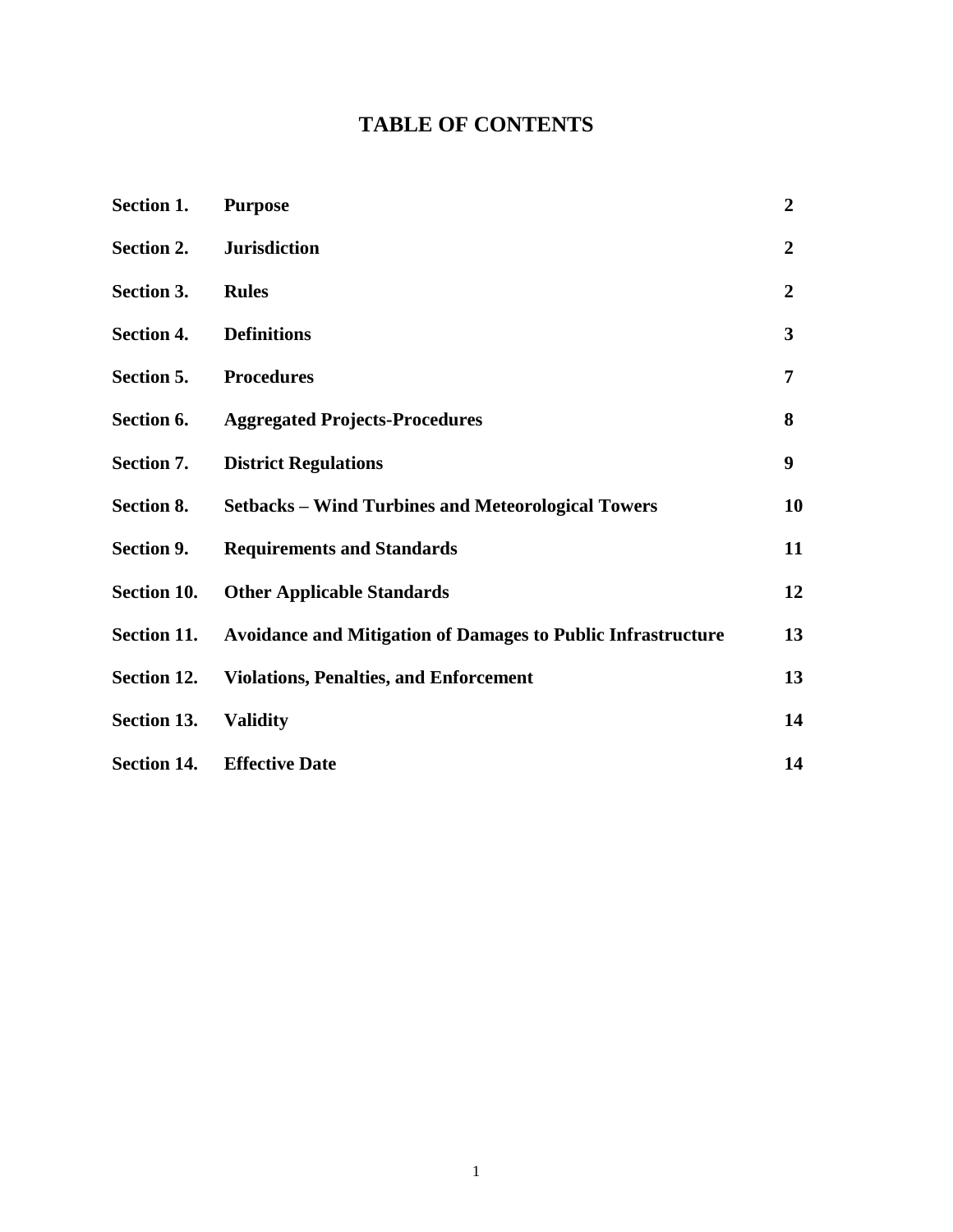### **STEVENS COUNTY WIND ENERGY CONVERSION SYSTEMS ORDINANCE**

#### **SECTION 1: PURPOSE**

This Ordinance is established to regulate the installation and operation of Wind Energy Conversion Systems (WECS) within Stevens County not otherwise subject to siting and oversight by the State of Minnesota pursuant to Minnesota Statutes Chapter 216F "Wind Energy Conversion Systems" as amended. This Ordinance complements and/or supplements the Stevens County Zoning Ordinance.

## **SECTION 2: JURISDICTION**

The jurisdiction of this Ordinance shall apply to all areas of Stevens County outside incorporated municipalities.

## **SECTION 3: RULES**

For the purpose of this Ordinance, certain terms or words used herein shall be interpreted as follows:

- A. The word "Person" includes a firm, association, organization, partnership, trust, company, or corporation as well as an individual.
- B. The word "shall" is mandatory, and not discretionary, the word "may" is permissive.
- C. Words used in the present tense shall include the future; and words used in the singular shall include the plural, and the plural the singular.
- D. The word "lot" shall include the words "piece", "parcel", and "plot".
- E. The words "special use" also means "conditional use".
- F. The words "Board of Adjustment", also mean "Board of Variance".
- G. The word "building" shall include structures of every kind, regardless of similarity to buildings.
- H. The word "used for" shall include the phrases "arranged for", "designed for", "intended for", "maintained for" and "occupied for".
- I. The masculine gender shall include the feminine and neuter.
- J. All stated and measured distances shall be taken to the nearest integral foot. If a fraction is one-half (1) foot or less, the integral foot next below shall be taken.
- K. The word "Board" includes the "County Commissioners", the "Board of County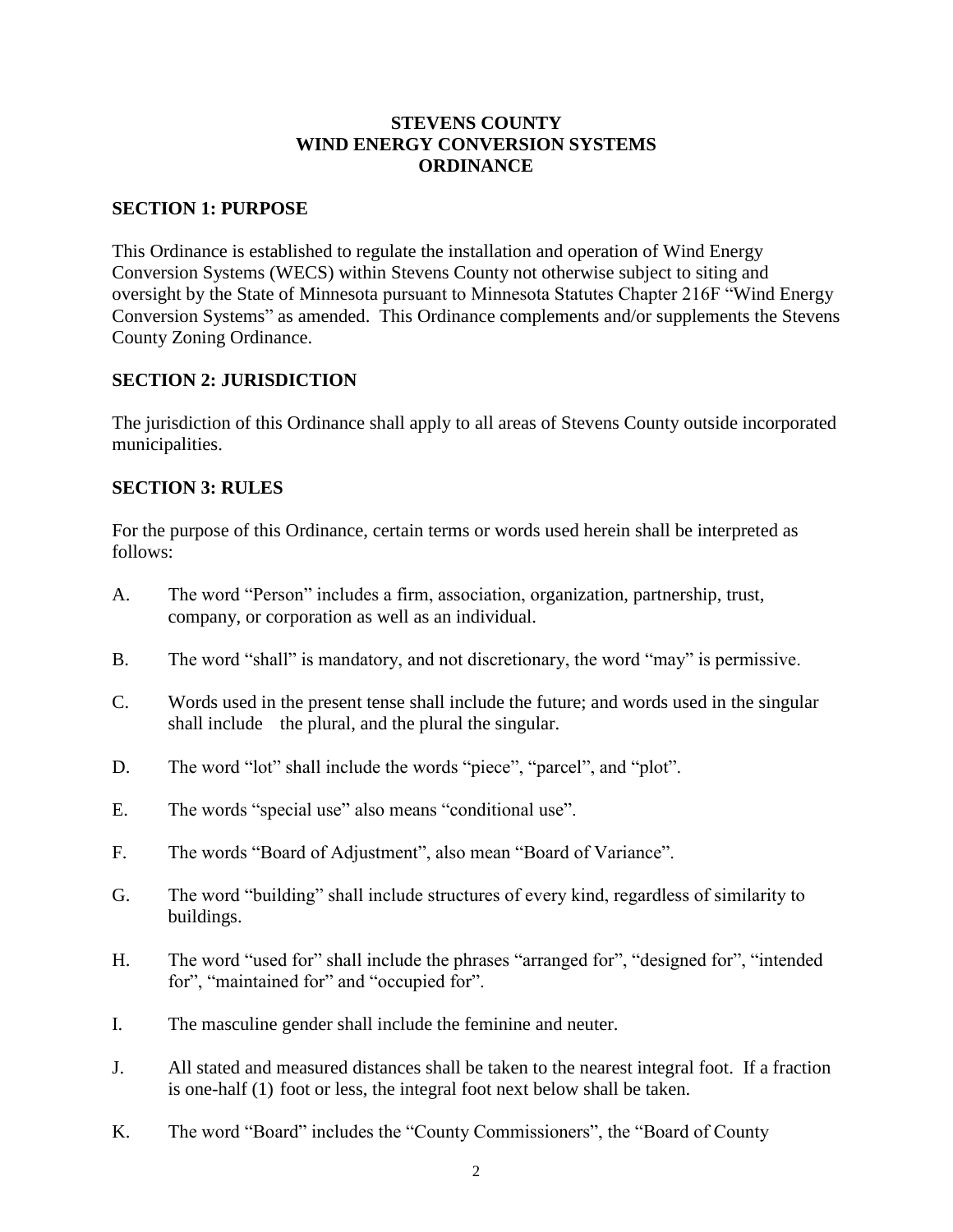Commissioners" or any other word or words meaning the "Stevens County Board of Commissioners".

## **SECTION 4: DEFINITIONS**

**Aggregated Project:** Aggregate projects are those which are developed and operated in a coordinated fashion, but which have multiple entities separately owning one or more of the individual WECS within the larger project. Associated infrastructure such as power lines and transformers that service the facility may be owned by a separate entity but are also included as part of the aggregate project.

**Airfoil**: A part such as a blade, with a flat or curved surface, designed to provide a desired reaction force when in motion relative to the surrounding air.

**Azimuth:** A clockwise measurement around the horizon in degrees, beginning and ending at true north.

**Bluff**: "Bluff" means a topographic feature such as a hill, cliff, or embankment having the following characteristics (an area with an average slope of less than 18 percent over a distance for 50 feet or more shall not be considered part of the bluff).

**Board of Adjustment and Appeals:** An officially constituted quasi-judicial body appointed by the County Board whose principle duties are to hear appeals from decisions of the Zoning Administrator and, where appropriate, grant variances from the strict application of this Ordinance.

**C-BED Project:** As defined in Minnesota Statutes Section 216B.1612, as amended. Based on the total name plate generating capacity, C-BED Projects are considered to be (1) Micro-WECS, (2) Non-Commercial WCES or (3) Commercial WECS as defined in this Section.

**Campground**: A facility licensed by the Minnesota Department of Health for the purposes of camping.

**Church:** As defined in Minnesota Statutes Chapter 272.

**Comprehensive Plan:** The policies, statements, goals, and interrelated plans for private and public land and water use, transportation, and community facilities including recommendations for plan execution, documentation in texts, ordinances and maps which constitute the guide for the future development of the unincorporated area of the county.

**Conditional Use Permit**: A land use or development that would not be appropriate generally but may be allowed with appropriate restrictions as provided by official controls upon a finding that 1) certain conditions as detailed in this Ordinance exist, and 2) the use or development conforms to the Land Use Policies of the County and 3) is compatible with the existing neighborhood.

**County:** Stevens County, Minnesota.

**County Board:** Stevens County Board of Commissioners.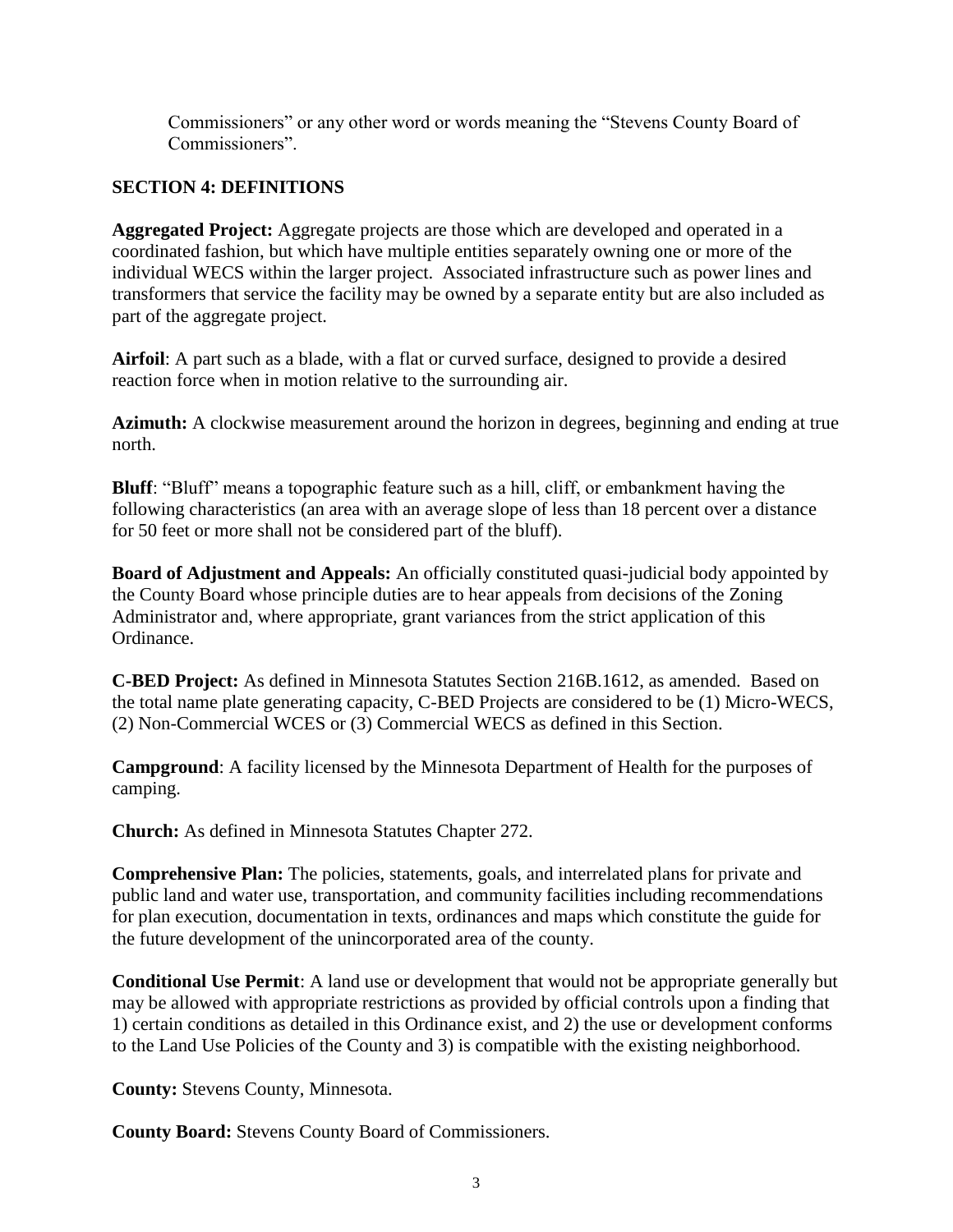**Decibel:** A unit of measure of sound pressure.

**DB(A):** A Weighted Sound Level: A measure of over-all sound pressure level in decibels, designed to reflect the response of the human ear.

**Dwelling:** A building or portion thereof, designed exclusively for residential occupancy; the term does not include hotels, motels, tents, tent trailers or recreational vehicles.

**Easement:** A grant by a property owner for the use of a strip of land for the purpose of constructing and maintaining utilities, including, but not limited to, sanitary sewers, water mains, electric lines, telephone lines, storm sewer or storm drainage ways, and gas lines.

**Electromagnetic Communications:** The use of an electromagnetic wave to pass information between two points.

**Essential Services:** Overhead or underground electrical, gas, steam or water transmission or distribution systems and structures, or collection, communication supply or disposal systems and structures used by public utilities or governmental departments or commissions or as required for protection of the public health, safety, or general welfare, including towers, poles, wires, mains, drains, sewers, pipes, conduits, cables, fire alarm boxes, police call boxes, and accessories in connection therewith, but not including buildings. For the purpose of this Ordinance the word "building" does not include "structures" for essential services.

**Fall Zone:** The area, defined as the furthest distance from the tower base, in which a guyed tower will collapse in the event of a structural failure. This area is less than the total height of the structure.

**Feeder Line:** Any power line that carries electrical power from one or more wind turbines or individual transformers associated with individual wind turbines to the point of interconnection with the electric power grid, in the case of interconnection with the high voltage transmission systems the point of interconnection shall be the substation serving the WECS.

**Flicker:** The moving shadow cast by the rotating blades of a WECS, or any intermittent, repetitive, or rhythmic lighting effect that is a direct result of rotating WECS blades.

**Flicker Analysis:** A study showing the duration and location of flicker potential.

**Generator nameplate capacity:** The maximum rated output of electrical power production of a generator under specific conditions designated by the manufacturer with a nameplate physically attached to the generator.

**Health Care Facilities:** Facilities principally engaged in providing services for health maintenance and the treatment of mental or physical conditions including but not limited to hospitals, clinics, and nursing homes.

**Hub Height:** The distance from the ground to the center axis of the turbine rotor.

**Internal Setback:** Refers to "Internal Turbine Spacing" as defined pursuant to rules promulgated under Minnesota Statute Section 216F.08.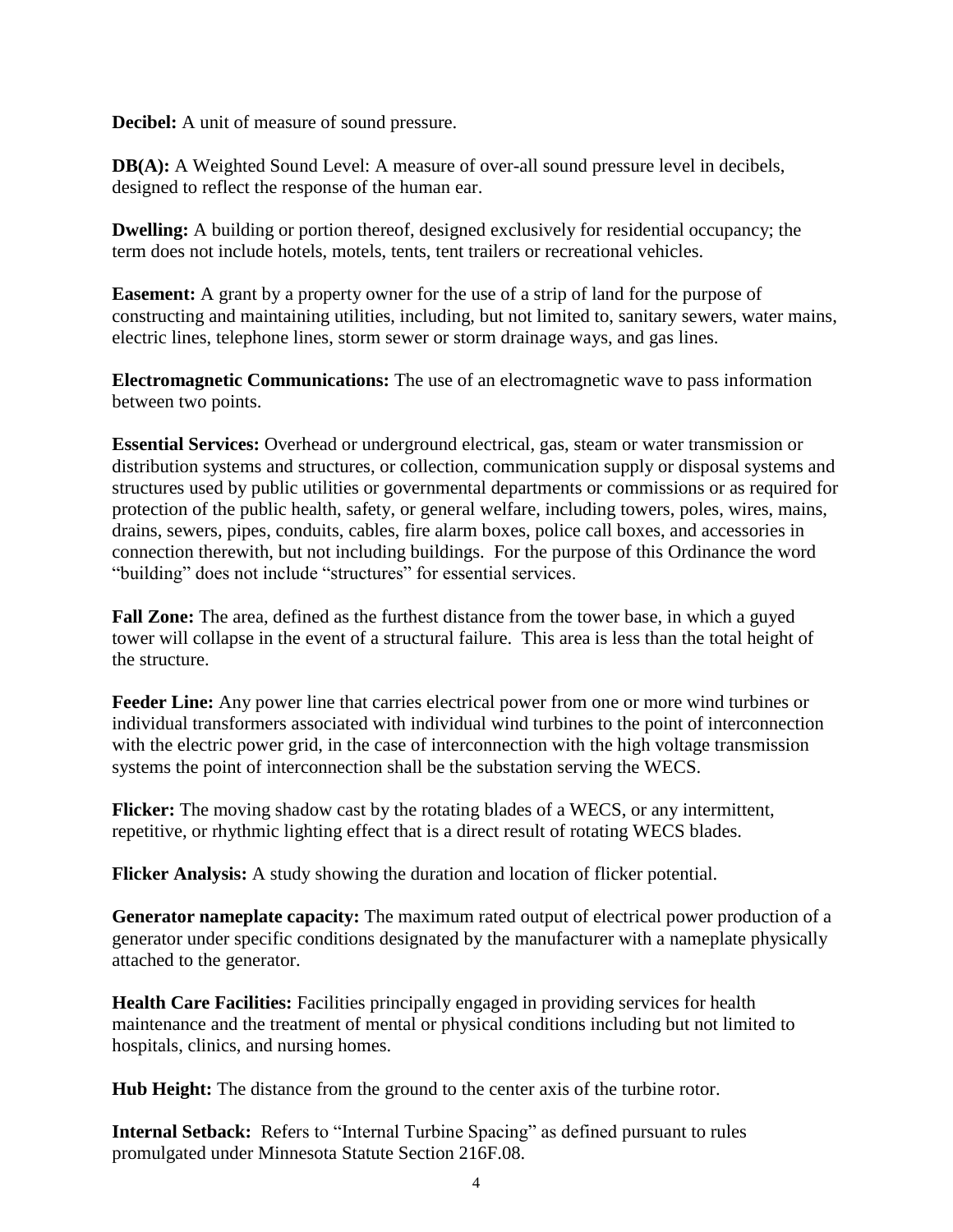**Kilowatt:** A unit of power equal to 1000 watts.

**Megawatt:** A unit of power equal to one million watts.

**Meteorological Tower:** For the purposes of this Wind Energy Conversation System Ordinance, meteorological towers are those towers which are erected primarily to measure wind speed and directions plus other data relevant to siting WECS. Meteorological towers do not include towers and equipment used by airports, the Minnesota Department of Transportation, or other similar applications to monitor weather conditions.

**Micro-WECS:** Micro-WECS are WECS of 1kW nameplate generating capacity or less and utilizing supporting towers of 40 feet or less.

**Noise Profile:** A study certifying the WECS is in compliance with Minnesota Rules Chapter 7030, as amended, of the Minnesota Pollution Control Agency noise standards.

**Non-participating Dwelling**: A residence that has not entered into an agreement with a wind energy project.

**Non Prevailing Wind:** The non-dominant wind direction in Stevens County.

**Participating Dwelling:** A residence that has entered into an agreement with a wind energy project.

**Power Line:** An overhead or underground conductor and associated facilities used for the transmission or distribution of electricity.

**Power Purchase Agreement:** A legally enforceable agreement between two or more persons where one or more of the signatories agrees to provide electrical power and one or more of the signatories agrees to purchase the power.

**Preliminary Acoustic Study:** A study certifying the WECS will be in compliance with Minnesota Administrative Agency Rules Chapter 7030, as amended, of the Minnesota Pollution Control Agency.

**Prevailing Wind:** The predominant wind direction in Stevens County.

**Project:** A WECS or combination of WECS.

**Project Boundary/Property Line:** The Boundary line of the area over which the entity applying for a WECS permit has legal control for the purpose of installation of a WECS. This control may be attained through fee title ownership, easement, or other appropriate contractual relationship between the project developer and landowner.

**Project Owner:** An individual or entity with legal ownership of a WECS project.

**Property Line:** The boundary line of the area over which the entity applying for a WECS permit has legal control for the purposes of installation of a WECS. This control may be attained through fee title ownership, easement, or other appropriate contractual relationship between the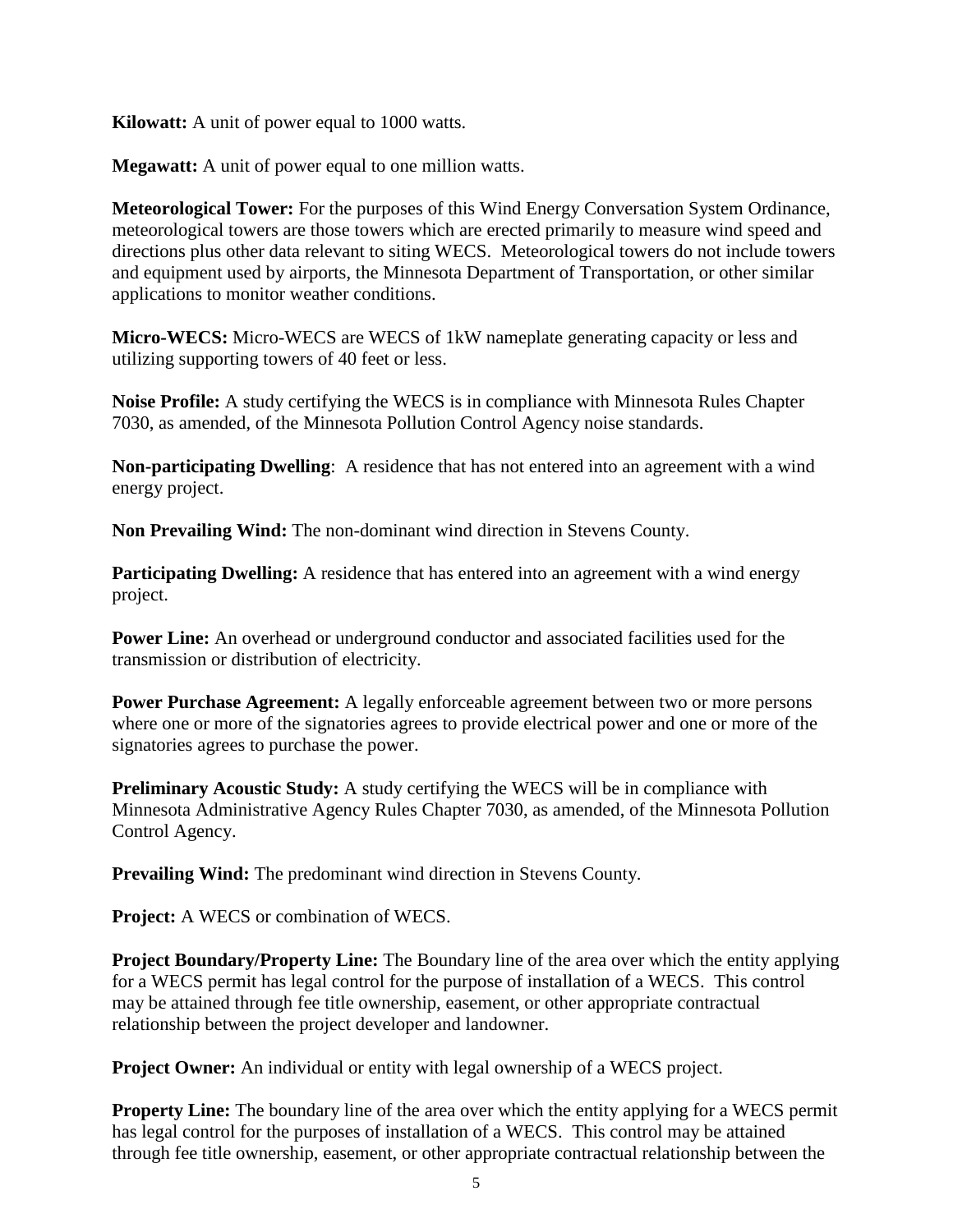project developer and landowner.

Public Conservation Lands: Land owned in fee title by State or Federal agencies and managed specifically for (grassland) conservation purposes, including but not limited to State Wildlife Management Areas, State Parks, State Scientific and Natural Areas, Federal Wildlife Refuges and Water fowl Production Areas. For the purposes of this section public conservation lands will also include lands owned in fee title by non-profit conservation organizations. Public conservation lands do not include private lands upon which conservation easements have been sold to public agencies or non-profit conservation organizations.

**Qualified Independent Acoustical Consultant:** A person with Full Membership in the Institute of Noise Control Engineers (INCE), or other demonstrated acoustical engineering certification. The Independent Qualified Acoustical Consultant can have no financial or other connection to a WECS developer or related company.

**Receptor:** Structures intended for human habitation, whether inhabited or not, including but not limited to churches, schools, hospitals, public parks, the manicured areas of recreational establishments designed for public use, including but not limited to golf courses, and camp grounds.

**Rotor:** A system or airfoils connected to a hub that rotates around an axis.

**Rotor Blades:** See Airfoil.

**Rotor Diameter (RD):** The diameter of the circle described by the moving rotor blades.

**School:** As defined in Minnesota Statutes Section 120A.05, as amended, and private schools excluding home school sites.

**Substations:** Any electrical facility designed to convert electricity produced by wind turbines to a voltage greater than 35,000 (35,000 KV) for interconnection with high voltage transmission lines shall be located outside of the road right of way.

**Total Height:** The highest point, above ground level, reached by a rotor tip or any other part of the WECS.

**Total Name Plate Capacity:** The total of the maximum rated output of the electrical power production equipment for a WECS project.

**Tower:** Towers include vertical structures that support the electrical generator, rotor blades, or meteorological equipment.

**Tower Height:** The total height of the WECS exclusive of the rotor blades.

**Transmission Line:** Those electrical power lines that carry voltages of at least 69,000 volts (69 KV) and are primarily used to carry electric energy over medium to long distances rather than directly interconnecting and supplying electric energy to retail customers.

**Wake Loss:** The loss of wind resource downwind of an operating wind turbine.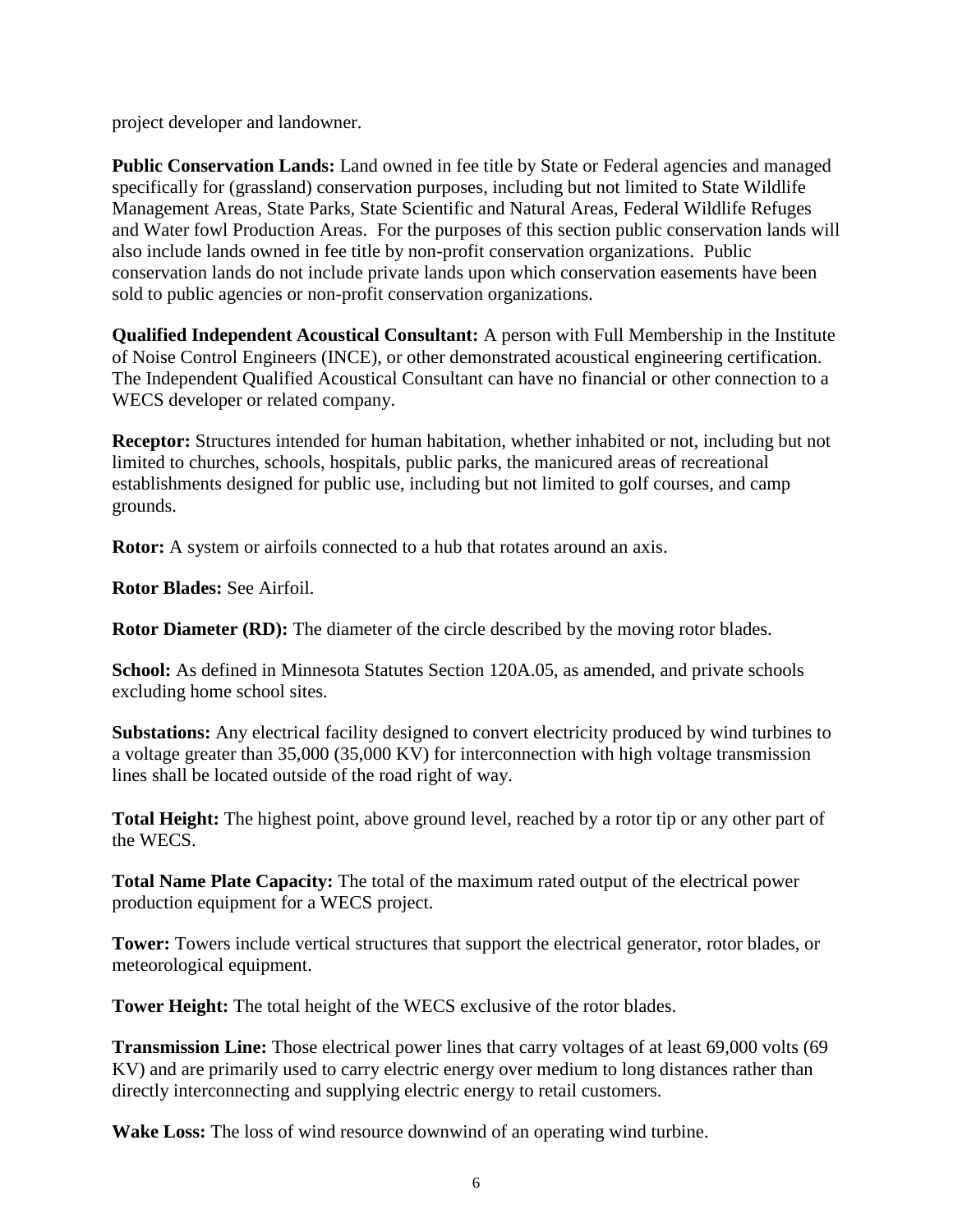**Wake Loss Study:** A study of potential impacts to the wind resource downwind of operating wind turbines.

**Wind Turbine:** A wind turbine is any piece of electrical generating equipment that converts the kinetic energy of blowing wind into electrical energy through the use of airfoils or similar devices to capture the wind.

**WECS - Wind Energy Conversion System:** An electrical generating facility comprised of one or more wind turbines and accessory facilities, including but not limited to: power lines, transformers, substations and meteorological towers, that operate by converting the kinetic energy of wind into electrical energy. The energy maybe used on-site or distributed into the electrical grid.

**Commercial WECS:** A WECS of equal to or greater than 100 kW in total name plate generating capacity.

**Non-Commercial WECS:** A WECS of less than 100 kW in total name plate generating Capacity.

**Zoning Ordinance**: The Stevens County Zoning Ordinance regulating the use of land and water in Stevens County.

## **SECTION 5: PROCEDURES**

- A. Land Use Permits, Conditional Use Permits and Variances shall be applied for and reviewed under the procedures established in the Stevens County Zoning Ordinance.
- B. The application for all WECS shall include the following information:
	- 1. The names of project applicant.
	- 2. The name of the project owner.
	- 3. The legal description and address of the project.
	- 4. A description of the project including: Number, type, name plate generating capacity, tower height, rotor diameter, and total height of all wind turbines and means of interconnecting with the electrical grid.
	- 5. Site layout, including the location of property lines, wind turbines, electrical wires, interconnection points with the electrical grid, and all related accessory structures. The site layout shall include distances and be drawn to scale.
	- 6. Federal Aviation Administration ("FAA") Permit Application and notification to the local airport commissions within 10 miles of a project and/or existing private air strips within 3 miles of a project.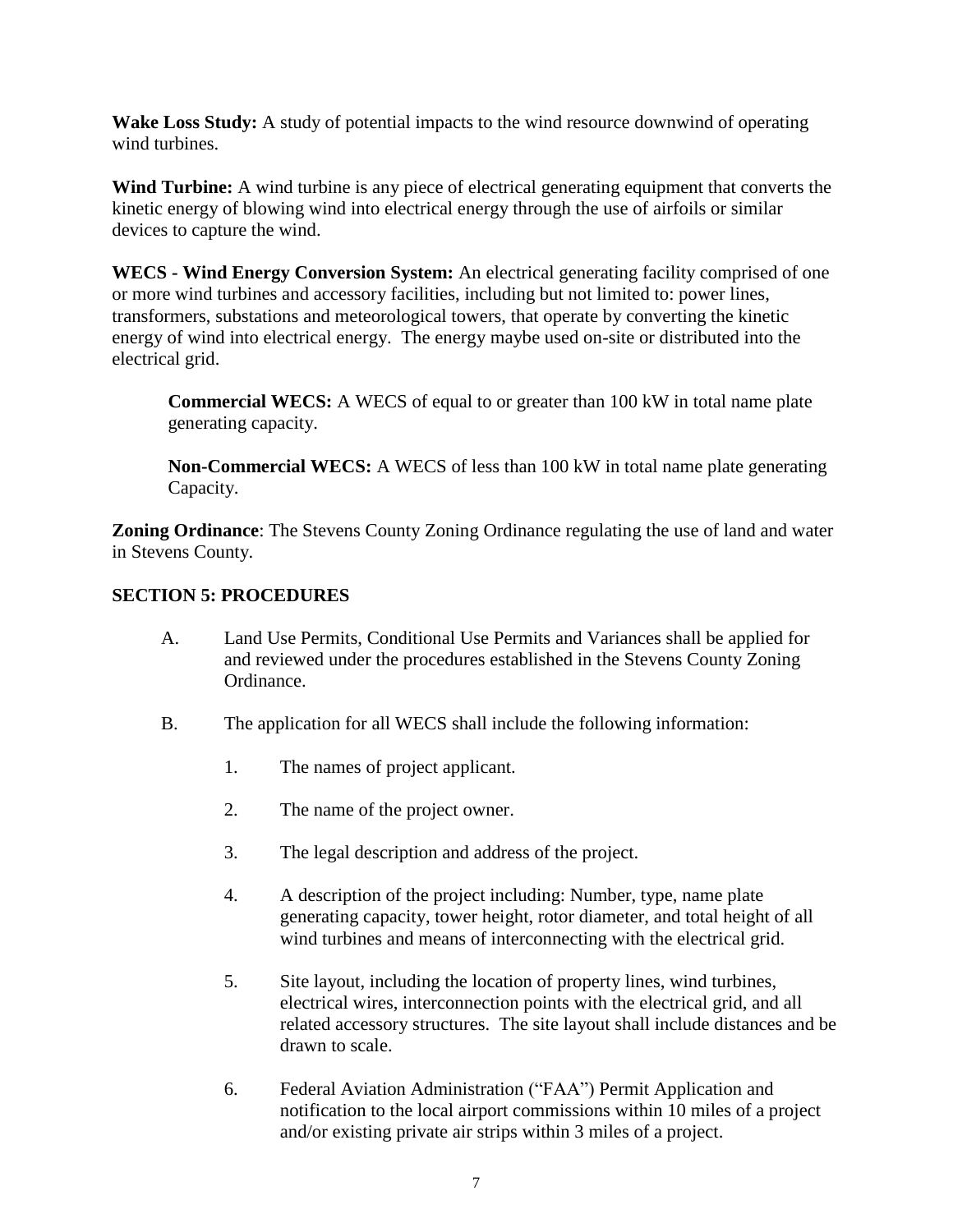- 7. Engineer's certification.
- 8. Documentation of land ownership or legal control of the property.
- C. The application for Commercial WECS shall also include:
	- 1. The latitude and longitude of individual wind turbines.
	- 2. A USGS topographical map, or map with similar data, of the property and surrounding area, including any other WECS within 10 rotor diameters of the proposed WECS.
	- 3. Location of wetlands, scenic, and natural areas including bluffs within 1,320 feet of the proposed WECS.
	- 4. An Acoustical analysis.
	- 5. FAA Permit Application and notification to the local airport commissions within 10 miles of a project and/or existing private air strips within 3 miles of a project.
	- 6. Flicker Analysis
	- 7. Location of all known Communications Towers within 2 miles of the proposed WECS and a microwave beam study.
	- 8. Decommissioning Plan.
	- 9. Description of potential impacts on nearby WECS and wind resources on adjacent properties.
- D. The County may, at its discretion, require a Development Agreement to address specific technical procedures which may include but are not limited to: road use and repair, site specific issues, payment in lieu of taxes, other financial securities, or real property value protection plans.

## **SECTION 6: AGGREGATED PROJECTS - PROCEDURES**

Aggregated Projects may jointly submit a single application and be reviewed under joint proceedings, including notices, hearings, reviews and as appropriate approvals. Permits will be issued and recorded separately. Joint applications will be assessed fees as one project. [Aggregated projects having a combined capacity equal to or greater than the threshold for State oversight as set forth in Minnesota Statutes Section 216F.01 shall be regulated by the State of Minnesota.]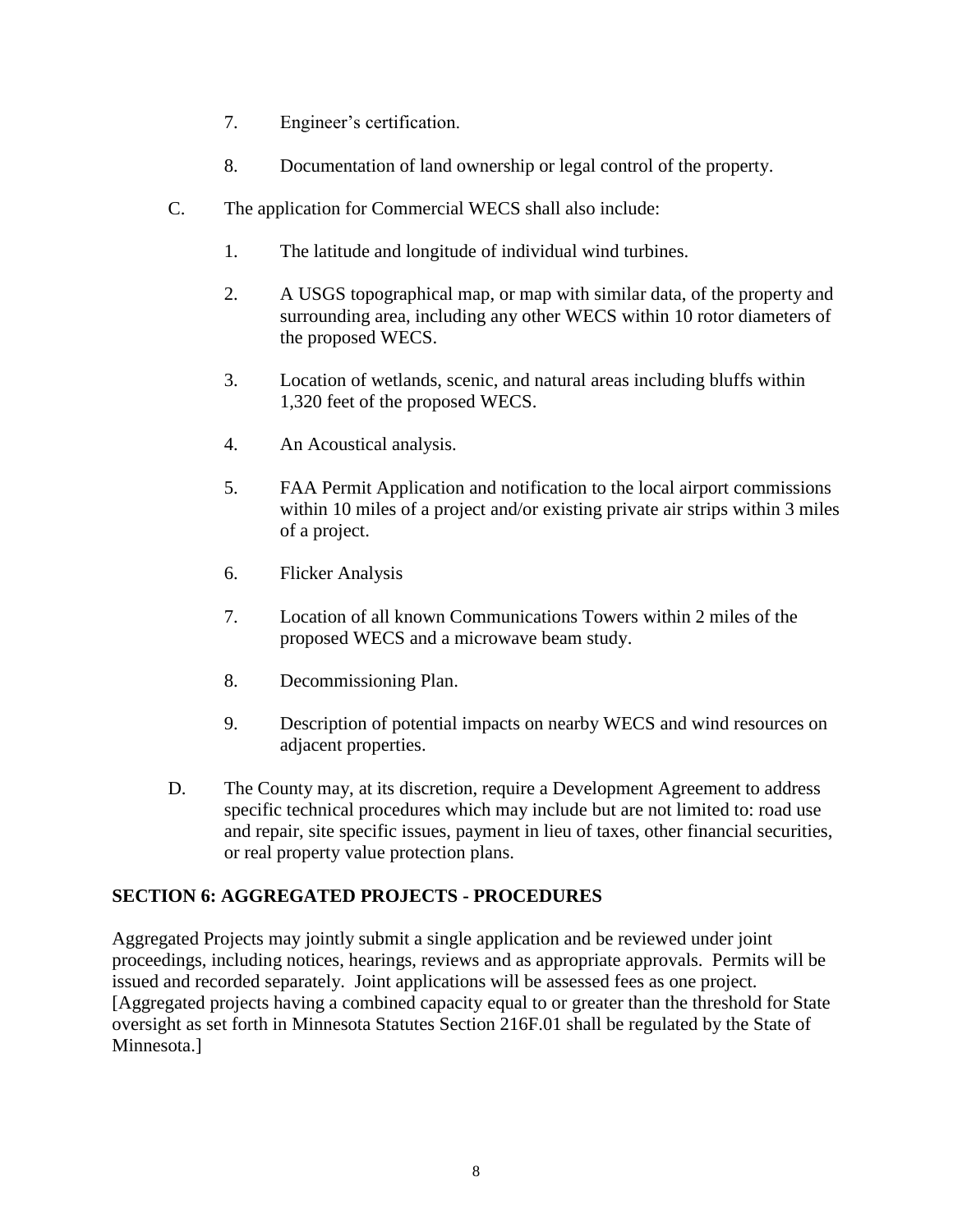## **SECTION 7: DISTRICT REGULATIONS**

| <b>District</b>                        | Non-          | <b>Commercial</b> | <b>Meteorological</b> |
|----------------------------------------|---------------|-------------------|-----------------------|
|                                        | Commercial*   |                   | Tower <sup>*</sup>    |
| A-1 Agriculture                        | Permitted     | Conditional       | Permitted             |
| R-1 Rural Residential                  | Conditional   | Not permitted     | Not permitted         |
| R-2 Mobile Home                        | Not permitted | Not permitted     | Not permitted         |
| S-1 Special Protection<br>Shoreland    | Not permitted | Not permitted     | Not permitted         |
| S-2 Residential-Rec.<br>Shoreland      | Not permitted | Not permitted     | <b>Not Permitted</b>  |
| B-1 Highway Service<br><b>Business</b> | Not permitted | Not permitted     | Not permitted         |
| I-1 Limited Industry                   | Conditional   | Conditional       | Permitted             |
| F-1 Flood Plain                        | Not permitted | Not permitted     | Not permitted         |

WECS will be permitted, conditionally permitted or not permitted based on the generating capacity and land use district as established in the table below:

**\* Non-Commercial WECS and Meteorological towers shall require a conditional use permit if over 125 feet in height.**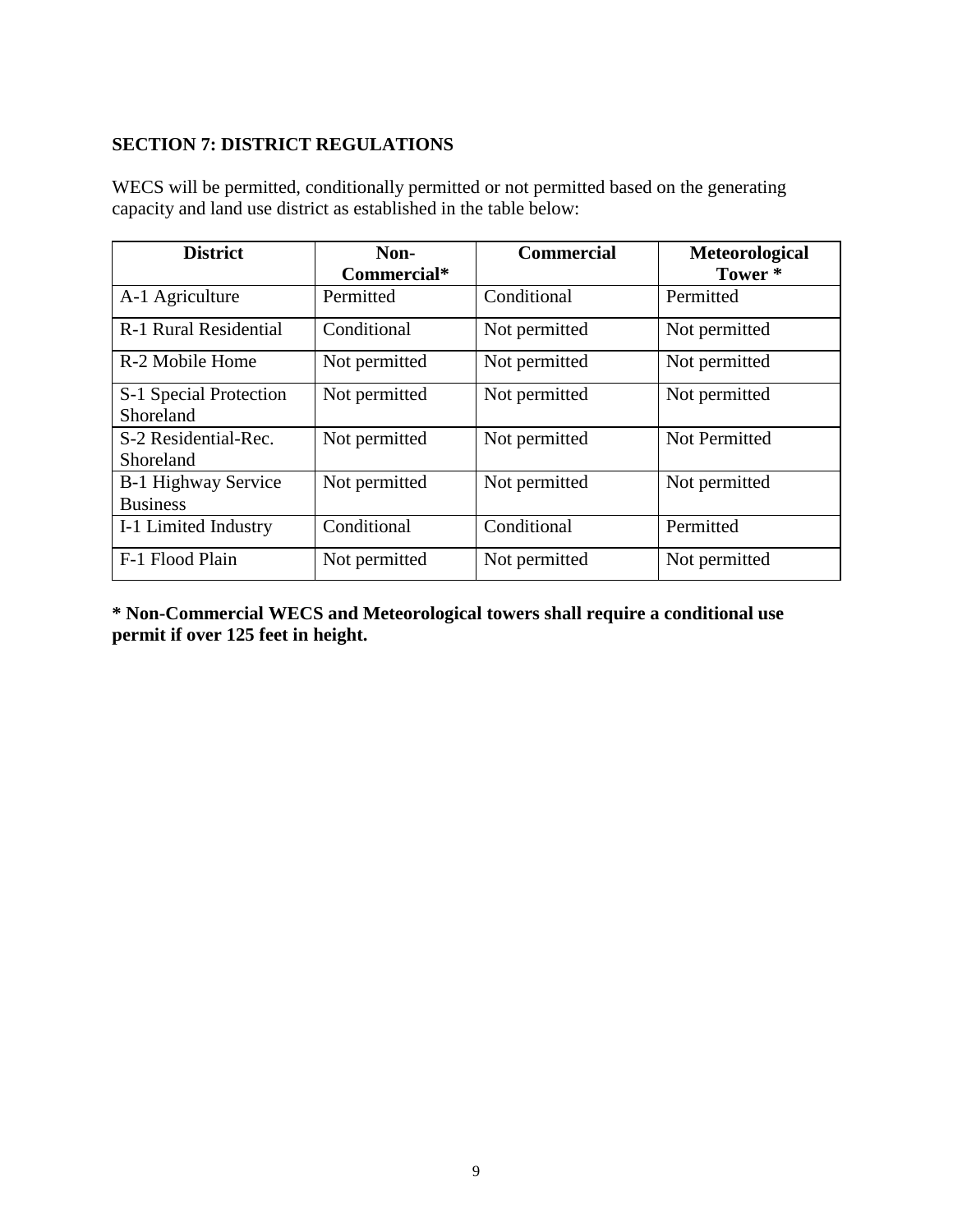## **SECTION 8: SETBACKS - WIND TURBINES AND METEOROLOGICAL TOWERS**

|                                                                                                                | <b>Wind Turbine -</b><br><b>Non-Commercial WECS</b>                                                                                                                                 | <b>Wind Turbines -</b><br><b>Commercial WECS</b>                                                                                            | <b>Meteorological Towers</b>                                                                              |
|----------------------------------------------------------------------------------------------------------------|-------------------------------------------------------------------------------------------------------------------------------------------------------------------------------------|---------------------------------------------------------------------------------------------------------------------------------------------|-----------------------------------------------------------------------------------------------------------|
| <b>Property Lines</b>                                                                                          | 1.1 times the total height or in<br>Agricultural or Industrial Land<br>Use Districts only, the distance<br>of the fall zone, as certified by a<br>professional engineer $+10$ feet. | 1.1 times the total height                                                                                                                  | The fall zone, as certified<br>by a professional engineer<br>$+10$ feet or 1.1 times the<br>total height. |
| <b>Neighboring</b><br>Dwellings <sup>*</sup>                                                                   | 750 feet                                                                                                                                                                            | 500 feet from participating<br>dwelling.<br>1,000 feet from non-<br>participating dwelling.                                                 | The fall zone, as certified<br>by a professional engineer<br>$+10$ feet or 1.1 times the<br>total height. |
| Road Rights-of-<br>$Way **$                                                                                    | The distance of the fall zone, as<br>certified by a professional<br>engineer $+10$ feet or 1 times the<br>total height.                                                             | 1 times the height, may be<br>reduced for minimum<br>maintenance roads or a road<br>with an Average Daily Traffic<br>Count of less than 10. | The fall zone, as certified<br>by a professional engineer<br>$+10$ feet or 1 times the<br>total height.   |
| Other Rights-of-<br>Way (Railroads,<br>power lines, etc.)                                                      | The lesser of 1 times the total<br>height or the distance of the fall<br>zone, as certified by a<br>professional engineer $+10$ feet.                                               | To be considered by the<br>Planning Commission.                                                                                             | The fall zone, as certified<br>by a professional engineer<br>$+10$ feet or 1 times the<br>total height.   |
| <b>Public</b><br>conservation lands<br>managed as<br>grasslands/Public<br>Wetlands, USFWS<br>Types III, IV & V | <b>NA</b>                                                                                                                                                                           | 600 feet                                                                                                                                    | 600 feet                                                                                                  |
| Private Wetlands,<br><b>USFW Types III,</b><br>IV & V                                                          | <b>NA</b>                                                                                                                                                                           | The fall zone, as certified by a<br>professional engineer $+10$<br>feet or 1.1 times the total<br>height.                                   | The fall zone, as certified<br>by a professional engineer<br>$+10$ feet or 1.1 times the<br>total height. |
| <b>Other Structures</b>                                                                                        | 1.1 times total height                                                                                                                                                              | 1.1 times total height                                                                                                                      | 1.1 times total height                                                                                    |
| <b>Other Existing</b><br>$W\!E\!C\!S$ ***                                                                      | NA                                                                                                                                                                                  | 3 times the Rotor Diameter<br>(RD) in non-prevailing wind<br>axis and 5 RD in prevailing<br>wind axis.                                      |                                                                                                           |

A. All towers shall adhere to the setbacks established in the following table.

**\*** The setback for dwellings shall be reciprocal in that no non-participating dwelling shall be constructed within 1,000 feet of an existing commercial wind turbine.

**\*\*** The setback shall be measured from future rights-of-way if a planned changed or expanded right-of-way is known.

**\*\*\*** Waived for internal setbacks in multiple turbine projects, including aggregated projects.

B. Substations and Accessory Facilities - Minimum setback standards for substations and feeder lines shall be determined in the permitted process, based upon the site's unique circumstances and consistent with the requirements of the respective zoning districts of the County's Zoning Ordinance.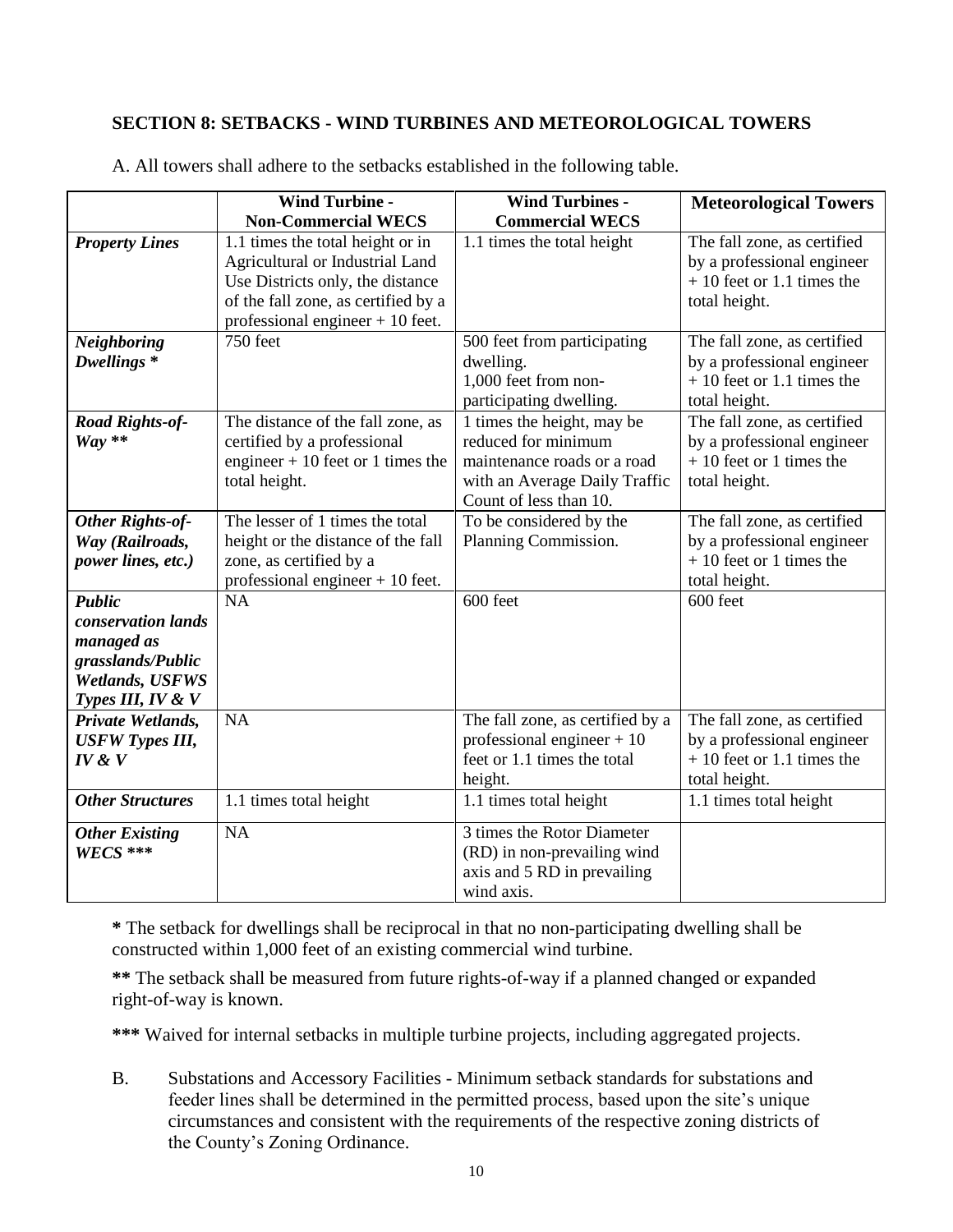## **SECTION 9: REQUIREMENTS AND STANDARDS**

- A. Engineering Certification For all WECS, the manufacturer's engineer or another qualified engineer shall certify that the turbine, foundation and tower design of the WECS is within accepted professional standards, given local soil and climate conditions.
- B. Clearance Rotor blades or airfoils must maintain at least 30 feet of clearance between their lowest point and the ground.
- C. Warnings For all Commercial WECS, a sign or signs shall be posted on the tower, transformer and substation warning of high voltage. Signs with emergency contact information shall also be posted on the turbine or at another suitable point.
- D. All meteorological towers must be marked in the following manner:
	- 1. For all guyed towers, visible and reflective objects, such as plastic sleeves, reflectors or tape, shall be placed on the guy wire anchor points and along the outer and innermost guy wires up to a height of 8 feet above the ground. Visible fencing may be required around anchor points of guy wires.
	- 2. The top one-third of the tower shall be painted to meet FAA paint specifications (aviation orange and white).
	- 3. Guide-wire towers must have a total of eight marker balls attached as follows: four marker balls attached to guide wires at the top of the tower; four marker balls at the bottom of the guide wires at a minimum height of 15 feet above the ground.
- E. Total height Non-Commercial WECS shall have a total height of less than 200 feet.
- F. Towers less than 200 feet in height All towers less than 200 feet above the ground are required to register with the Minnesota Department of Transportation Small Tower Registry.
- G. Tower configuration:
	- 1. All wind turbines, which are part of a commercial WECS, shall be installed with a tubular, monopole type tower.
	- 2. Meteorological towers may be guyed.
- H. Color and Finish All wind turbines and towers that are part of a commercial WECS shall be white, grey or another non-obtrusive color. Blades may be black in order to facilitate deicing. Finishes shall be matt or non-reflective.
- I. Lighting Lighting, including lighting intensity and frequency of strobe, shall adhere to but not exceed requirements established by Federal Aviation Administration permits and regulations. Red strobe lights are preferred for night-time illumination to reduce impacts on migrating birds. Red pulsating Incandescent lights should be avoided.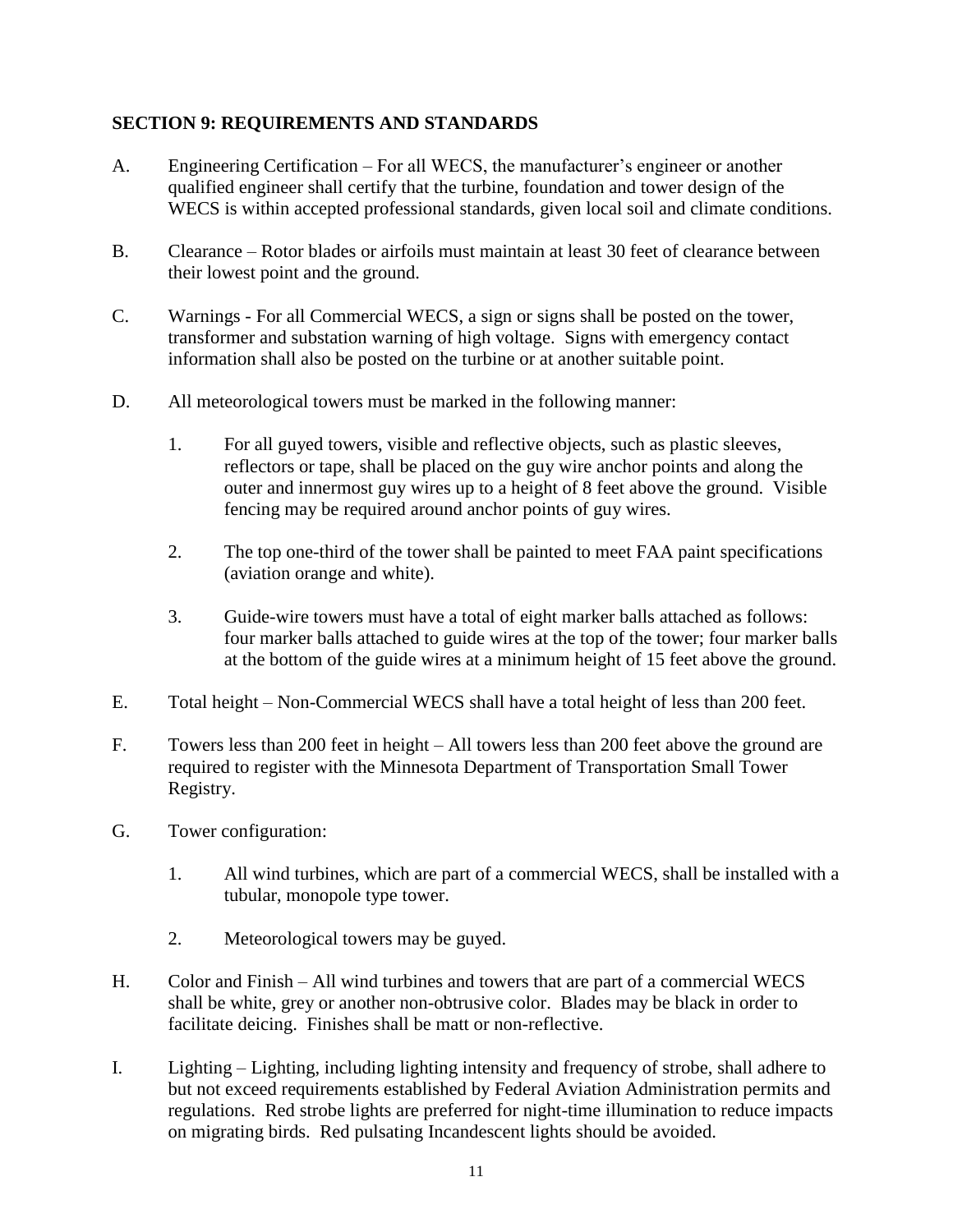- J. Other Signage All signage on site shall comply with Section 14.A. of the Stevens County Zoning Ordinance. The manufacturer's or owner's company name and/or logo may be placed upon the nacelle, compartment containing the electrical generator, of the WECS.
- K. Feeder Lines All communications and feeder lines, equal to or less than 34.5 kV in capacity, installed as part of a WECS shall be buried where reasonably feasible. Feeder lines installed as part of a WECS shall not be considered an essential service. This standard applies to all feeder lines subject to Stevens County authority.
- L. Waste Disposal Solid and Hazardous wastes, including but not limited to crates, packaging materials, damaged or worn parts, as well as used oils and lubricants, shall be removed from the site promptly and disposed of in accordance with all applicable local, state and federal regulations.
- M. Discontinuation and Decommissioning A WECS shall be considered a discontinued use after 1 year without energy production, unless a plan is developed and submitted to the County Zoning Administrator outlining the steps and schedule for returning the WECS to service. All WECS and accessory facilities shall be removed to four feet below ground level within 90 days of the discontinuation of use.
- N. Each Commercial WECS shall have a Decommissioning plan outlining the anticipated means and cost of removing WECS at the end of their serviceable life or upon becoming a discontinued use. The cost estimates shall be made by a competent party; such as a Professional Engineer, a contractor capable of decommissioning or a person with suitable expertise or experience with decommissioning. The plan shall also identify the financial resources that will be available to pay for the decommissioning and removal of the WECS and accessory facilities.
- O. Orderly Development Upon issuance of a conditional use permit, all Commercial WECS shall notify the Public Utility Commission Power Plant Siting Act program Staff of the project location and details on the survey form specified by the Public Utility Commission.
- P. Permitted Tower Relocation In the event that previously unidentified environmental conditions are discovered during construction which by law or pursuant to conditions outlined in the Permit would preclude the use of that site as a turbine site, the Permittee shall have the right to move or relocate turbine sites. The Permittee shall notify the County Zoning Administratorof any turbines that are to be relocated before the turbine is constructed on the new site. The Zoning Administrator shall amend the permit and ensure the relocation meets the setbacks and all other requirements of this ordinance.

## **SECTION 10: OTHER APPLICABLE STANDARDS**

- A. Noise All WECS shall comply with Minnesota Rules 7030 governing noise.
- B. Electrical codes and standards All WECS and accessory equipment and facilities shall comply with the National Electrical Code and other applicable standards.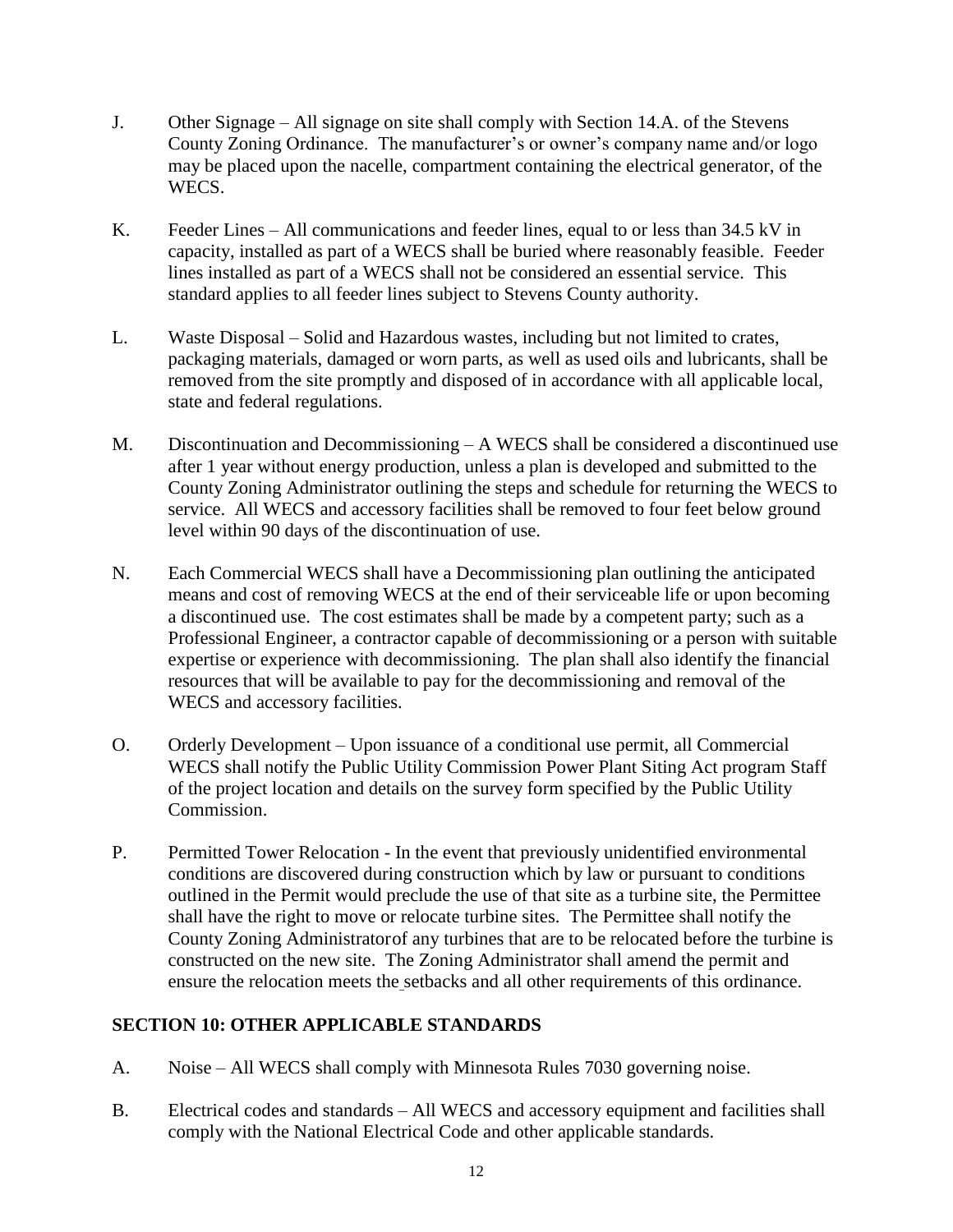- C. Federal Aviation Administration All WECS shall comply with FAA standards and permits.
- D. Uniform Building Code All WECS shall comply with the Uniform Building Code adopted by the State of Minnesota.
- E. Interference The applicant shall minimize or mitigate interference with electromagnetic communications, such as radio, telephone, microwaves, or television signals cause by any WECS. The applicant shall notify all communication tower operators within five miles of the proposed WECS location upon application to the county for permits. No WECS shall be constructed so as to interfere with all or any licensed microwaves transmissions.

## **SECTION 11: AVOIDANCE AND MITIGATION OF DAMAGES TO PUBLIC INFRASTRUCTURE**

- A. Roads Applicants shall:
	- 1. Identify all county, city or township roads to be used for the purpose of transporting WECS, substation parts, cement, and/or equipment for construction, operation or maintenance of the WECS and obtain applicable weight and size permits from the impacted road authority(ies) prior to construction.
	- 2. Conduct a pre-construction survey, in coordination with the impacted local road authority(ies) to determine existing road conditions. The survey shall include photographs and a written agreement to document the condition of the public facility.
	- 3. Be responsible for restoring or paying damages as agreed to by the applicable road authority(ies) sufficient to restore the road(s) and bridges to preconstruction conditions.
- B. Drainage System The Applicant shall be responsible for immediate repair of damage to private and public drainage systems stemming from construction, operation or maintenance of the WECS.

## **SECTION 12. VIOLATIONS, PENALTIES AND ENFORCEMENT**

- A. Violations and Penalties
	- 1. Any person, firm, or corporation who shall violate any of the provisions hereof or who shall fail to comply with any of the provisions hereof or who shall make any false statement in any document required to be submitted under the provisions hereof, shall be guilty of a misdemeanor and, upon conviction thereof, shall be punished by a fine not to exceed one thousand (\$1,000) dollars or by imprisonment not to exceed ninety (90) days. Each day that a violation continues shall constitute a separate offense.